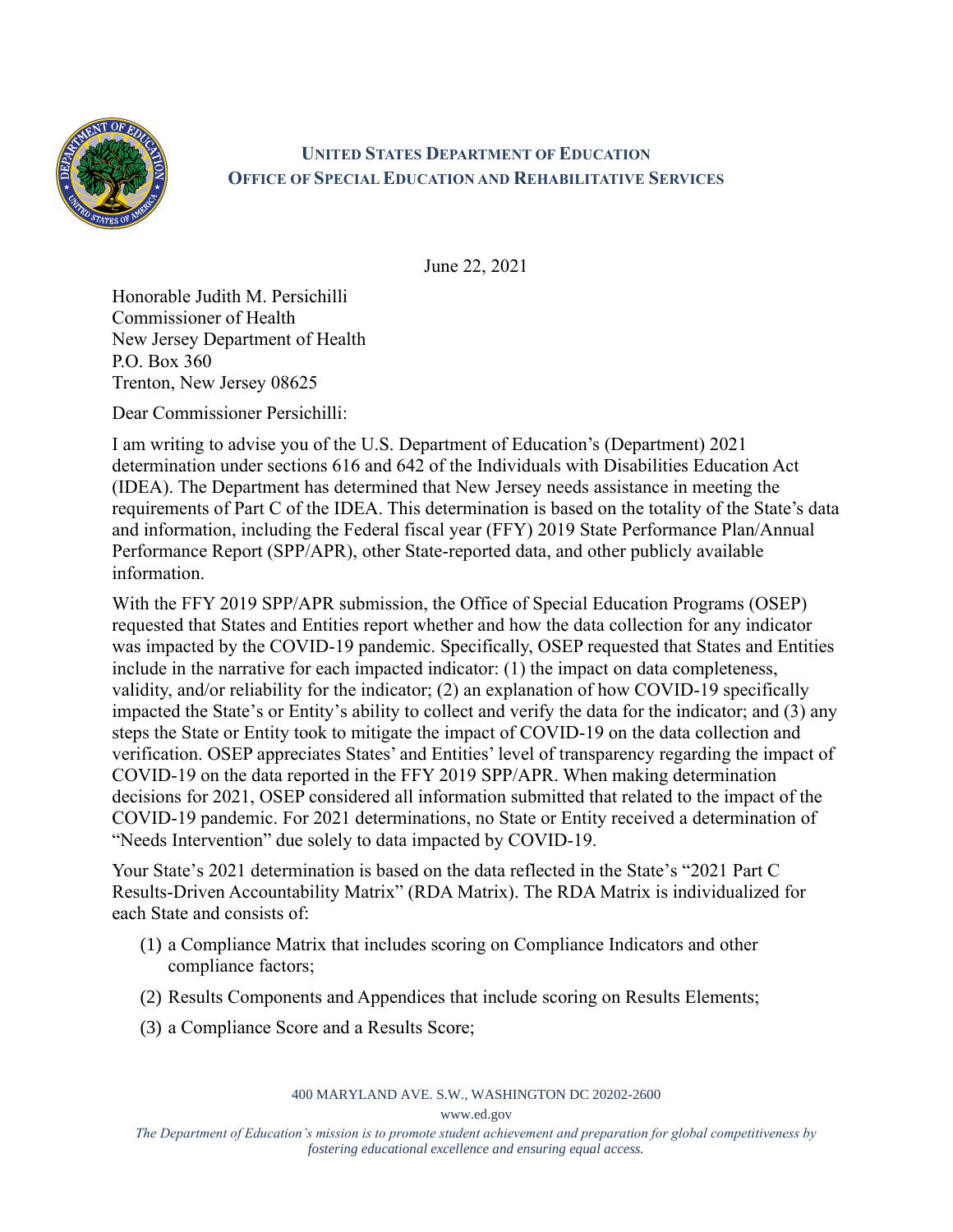## Page 2—Lead Agency Director

- (4) an RDA Percentage based on both the Compliance Score and the Results Score; and
- (5) the State's Determination.

The RDA Matrix is further explained in a document, entitled "How the Department Made Determinations under Sections 616(d) and 642 of the Individuals with Disabilities Education Act in 2021: Part C" (HTDMD).

OSEP is continuing to use both results data and compliance data in making the Department's determinations in 2021, as it did for the Part C determinations in 2015-2020. (The specifics of the determination procedures and criteria are set forth in the HTDMD and reflected in the RDA Matrix for your State.) For 2021, the Department's IDEA Part C determinations continue to include consideration of each State's Child Outcomes data, which measure how children who receive Part C services are improving functioning in three outcome areas that are critical to school readiness:

- positive social-emotional skills;
- acquisition and use of knowledge and skills (including early language/communication); and
- use of appropriate behaviors to meet their needs.

Specifically, the Department considered the data quality and the child performance levels in each State's Child Outcomes FFY 2019 data.

You may access the results of OSEP's review of your State's SPP/APR and other relevant data by accessing the EMAPS SPP/APR reporting tool using your State-specific log-on information at [https://emaps.ed.gov/suite/.](https://emaps.ed.gov/suite/) When you access your State's SPP/APR on the site, you will find, in Indicators 1 through 10, the OSEP Response to the indicator and any actions that the State is required to take. The actions that the State is required to take are in the "Required Actions" section of the indicator.

It is important for you to review the Introduction to the SPP/APR, which may also include language in the "OSEP Response" and/or "Required Actions" sections.

You will also find all of the following important documents saved as attachments to the Progress Page:

- (1) the State's RDA Matrix;
- (2) the HTDMD document;
- (3) a spreadsheet entitled "2021 Data Rubric Part C," which shows how OSEP calculated the State's "Timely and Accurate State-Reported Data" score in the Compliance Matrix; and
- (4) a document entitled "Dispute Resolution 2019-2020," which includes the IDEA section 618 data that OSEP used to calculate the State's "Timely State Complaint Decisions" and "Timely Due Process Hearing Decisions" scores in the Compliance Matrix.

As noted above, the State's 2021 determination is Needs Assistance. A State's 2021 RDA Determination is Needs Assistance if the RDA Percentage is at least 60% but less than 80%. A State would also be Needs Assistance if its RDA Determination percentage is 80% or above, but the Department has imposed Specific Conditions on the State's last three IDEA Part C grant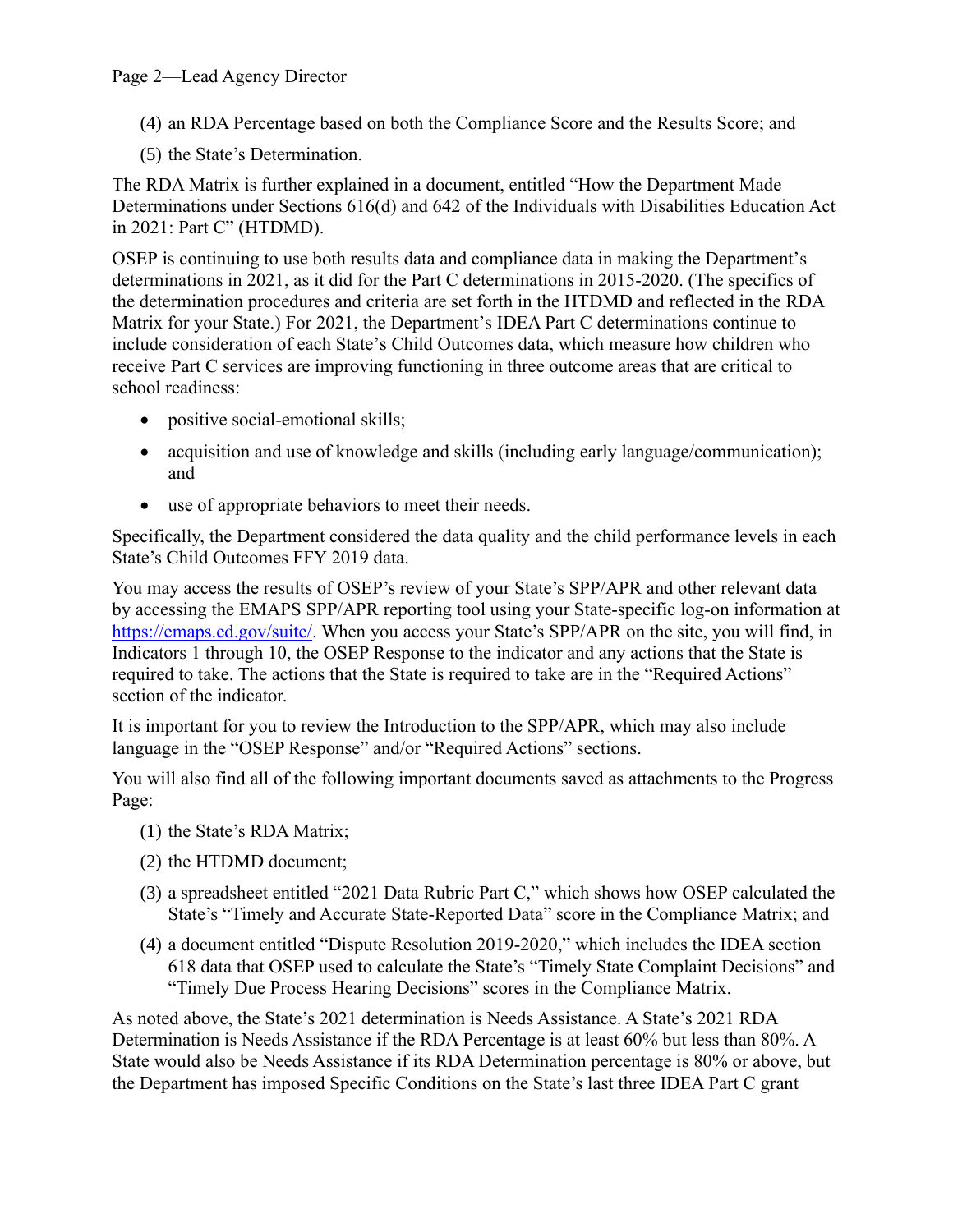awards (for FFYs 2018, 2019, and 2020), and those Specific Conditions are in effect at the time of the 2021 determination.

The State's determination for 2020 was also Needs Assistance. In accordance with section 616(e)(1) of the IDEA and 34 C.F.R. § 303.704(a), if a State is determined to need assistance for two consecutive years, the Secretary must take one or more of the following actions:

- (1) advise the State of available sources of technical assistance that may help the State address the areas in which the State needs assistance and require the State to work with appropriate entities; and/or
- (2) identify the State as a high-risk grantee and impose Specific Conditions on the State's IDEA Part C grant award.

Pursuant to these requirements, the Secretary is advising the State of available sources of technical assistance, including OSEP-funded technical assistance centers and resources at the following website: [https://osep.communities.ed.gov/,](https://osep.communities.ed.gov/) and requiring the State to work with appropriate entities. In addition, the State should consider accessing technical assistance from other Department-funded centers such as the Comprehensive Centers with resources at the following link: [https://compcenternetwork.org/states.](https://compcenternetwork.org/states) The Secretary directs the State to determine the results elements and/or compliance indicators, and improvement strategies, on which it will focus its use of available technical assistance, in order to improve its performance. We strongly encourage the State to access technical assistance related to those results elements and compliance indicators for which the State received a score of zero. Your State must report with its FFY 2020 SPP/APR submission, due February 1, 2022, on:

- (1) the technical assistance sources from which the State received assistance; and
- (2) the actions the State took as a result of that technical assistance.

As required by IDEA section 616(e)(7) and 34 C.F.R. § 303.706, your State must notify the public that the Secretary of Education has taken the above enforcement action, including, at a minimum, by posting a public notice on its website and distributing the notice to the media and to early intervention service (EIS) programs.

States were required to submit Phase III Year Five of the SSIP by April 1, 2021. OSEP appreciates the State's ongoing work on its SSIP and its efforts to improve results for infants and toddlers with disabilities and their families. We have carefully reviewed and responded to your submission and will provide additional feedback in the upcoming weeks. Additionally, OSEP will continue to provide technical assistance to your State as it implements the SSIP, which is due on February 1, 2022.

As a reminder, your State must report annually to the public, by posting on the State lead agency's website, on the performance of each EIS program located in the State on the targets in the SPP/APR as soon as practicable, but no later than 120 days after the State's submission of its FFY 2019 SPP/APR. In addition, your State must:

- (1) review EIS program performance against targets in the State's SPP/APR;
- (2) determine if each EIS program "meets the requirements" of Part C, or "needs assistance," "needs intervention," or "needs substantial intervention" in implementing Part C of the IDEA;